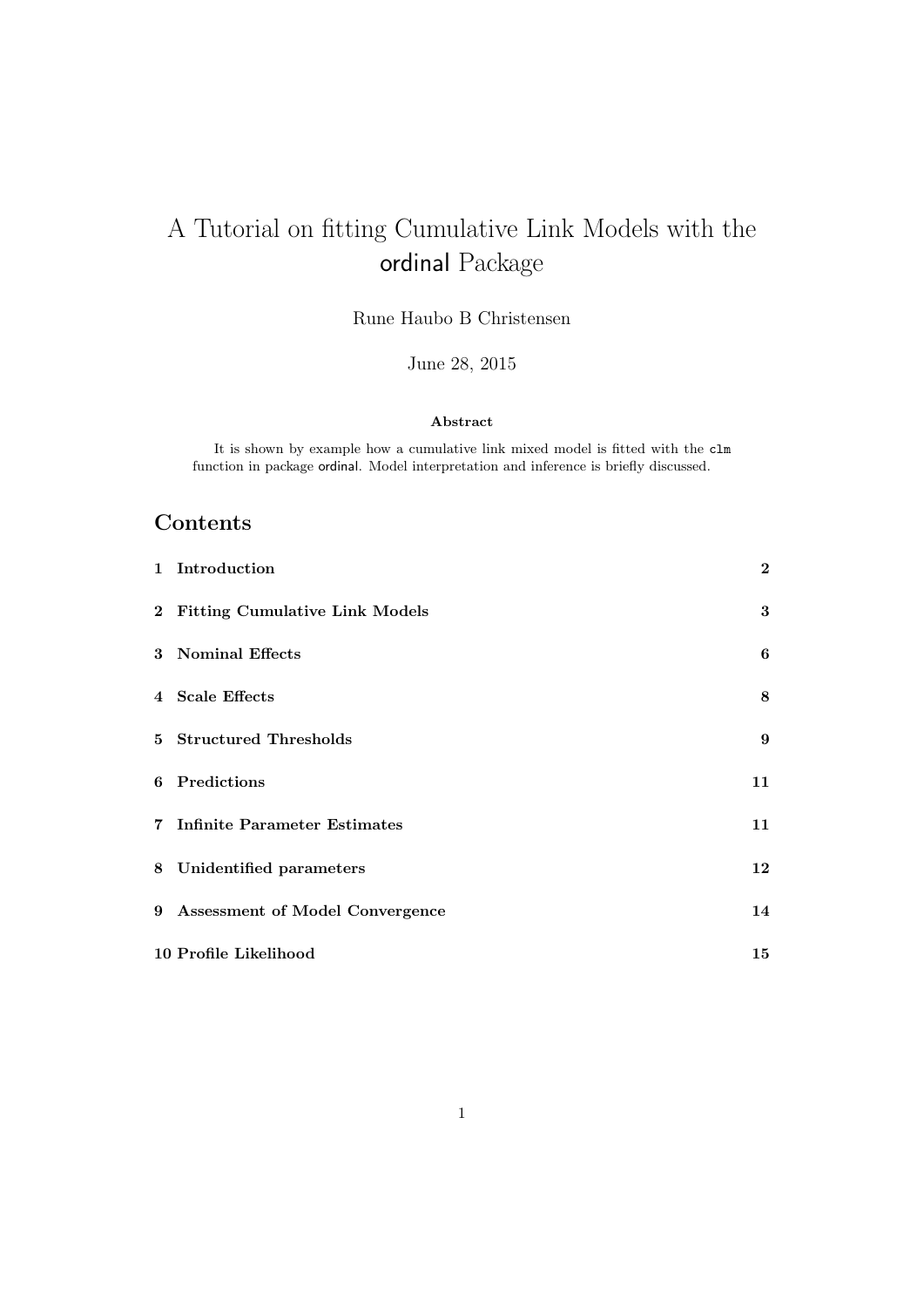|             |                        |                | Judge          |                |                |                |                |                |                |   |                |
|-------------|------------------------|----------------|----------------|----------------|----------------|----------------|----------------|----------------|----------------|---|----------------|
| Temperature | Contact                | Bottle         |                | $\overline{2}$ | 3              | 4              | 5              | 6              |                | 8 | 9              |
| cold        | no                     |                | $\overline{2}$ |                | $\overline{2}$ | 3              | $\overline{2}$ | 3              |                | 2 |                |
| cold        | $\mathbf{n}\mathbf{o}$ | $\overline{2}$ | 3              | $\overline{2}$ | 3              | 2              | 3              | $\overline{2}$ |                | 2 | $\overline{2}$ |
| cold        | yes                    | 3              | 3              |                | 3              | 3              | 4              | 3              | $\overline{2}$ | 2 | 3              |
| cold        | yes                    | 4              | 4              | 3              | 2              | 2              | 3              | $\overline{2}$ | $\overline{2}$ | 3 | $\overline{2}$ |
| warm        | $\mathbf{n}\mathbf{o}$ | 5              | 4              | 2              | 5              | 3              | 3              | $\overline{2}$ | $\overline{2}$ | 3 | 3              |
| warm        | $\mathbf{n}\mathbf{o}$ | 6              | 4              | 3              | 5              | $\overline{2}$ | 3              | 4              | 3              | 3 | $\overline{2}$ |
| warm        | yes                    | 7              | 5              | 5              | 4              | 5              | 3              | 5              | $\overline{2}$ | 3 | 4              |
| $\rm warm$  | yes                    | 8              | 5              |                |                | 3              | 3              | 4              | 3              | 4 | 4              |

Table 1: Ratings of the bitterness of some white wines. Data are adopted from Randall (1989).

#### 1 Introduction

We will consider the data on the bitterness of wine from Randall (1989) presented in Table 1 and available as the object wine in package ordinal. The data were also analyzed with mixed effects models by Tutz and Hennevogl (1996). The following gives an impression of the wine data object:

```
> data(wine)
```

```
> head(wine)
```

|   | response rating temp contact bottle judge |        |     |   |  |
|---|-------------------------------------------|--------|-----|---|--|
| 1 | 36                                        | 2 cold | no  |   |  |
| 2 | 48                                        | 3 cold | no  | 2 |  |
| 3 | 47                                        | 3 cold | yes | 3 |  |
| 4 | 67                                        | 4 cold | yes |   |  |
| 5 | 77                                        | 4 warm | no  | 5 |  |
| 6 | 60                                        | warm   | no  |   |  |

> str(wine)

```
'data.frame': 72 obs. of 6 variables:
$ response: num 36 48 47 67 77 60 83 90 17 22 ...
$ rating : Ord.factor w/ 5 levels "1"<"2"<"3"<"4"<..: 2 3 3 4 4 4 5 5 1 2 ...
$ temp : Factor w/ 2 levels "cold","warm": 1 1 1 1 2 2 2 2 1 1 ...
$ contact : Factor w/ 2 levels "no","yes": 1 1 2 2 1 1 2 2 1 1 ...
$ bottle : Factor w/ 8 levels "1","2","3","4",..: 1 2 3 4 5 6 7 8 1 2 ...
$ judge : Factor w/ 9 levels "1","2","3","4",..: 1 1 1 1 1 1 1 1 2 2 ...
```
The data represent a factorial experiment on factors determining the bitterness of wine with  $1 =$  "least bitter" and  $5 =$  "most bitter". Two treatment factors (temperature and contact) each have two levels. Temperature and contact between juice and skins can be controlled when crushing grapes during wine production. Nine judges each assessed wine from two bottles from each of the four treatment conditions, hence there are 72 observations in all. For more information see the manual entry for the wine data: help(wine).

The intention with this tutorial is not to explain cumulative link models in details, rather the main aim is to briefly cover the main functions and methods in the ordinal package to analyze ordinal data. A more thorough introduction to cumulative link models and the ordinal package is given in Christensen (2011); a book length treatment of ordinal data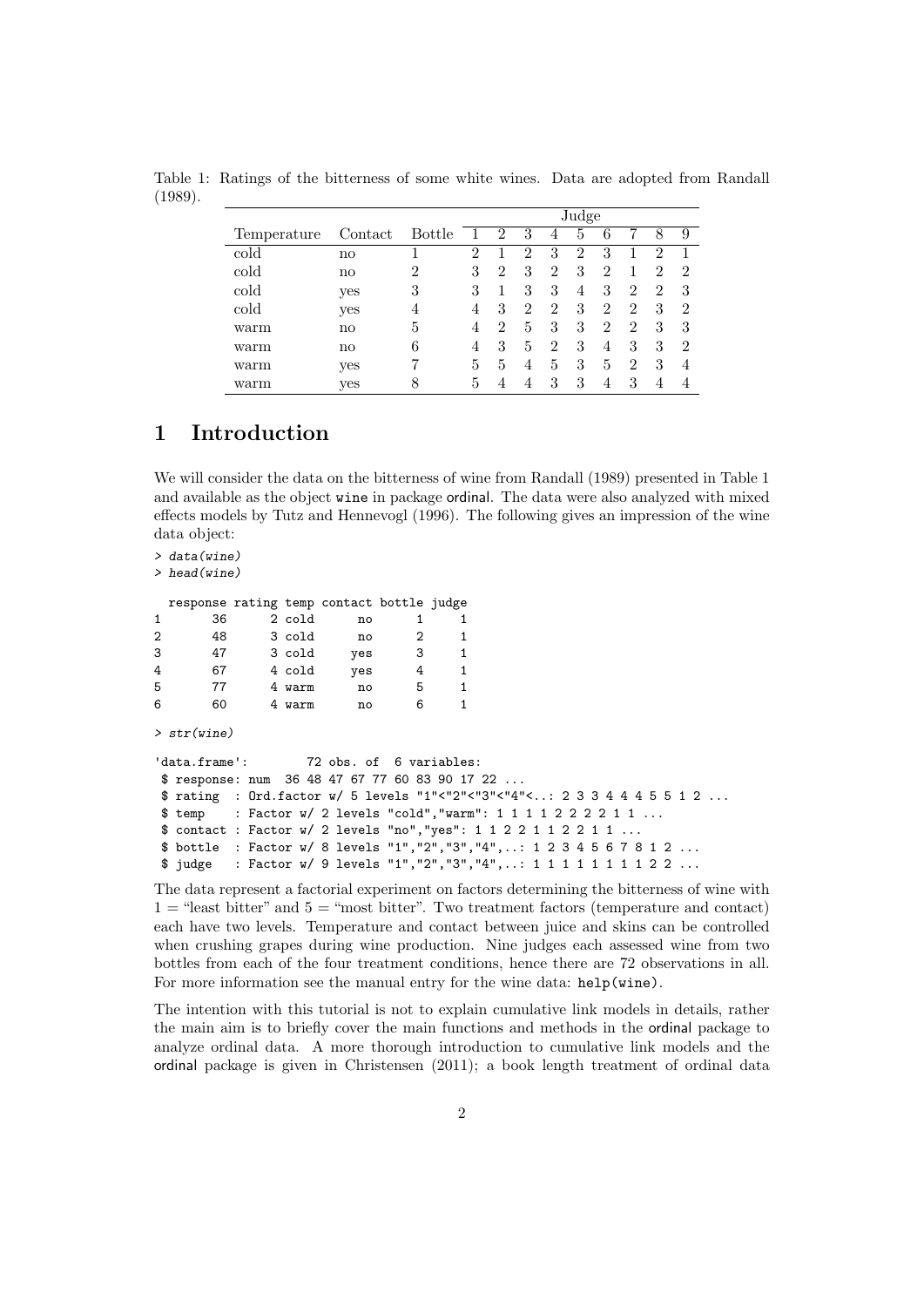analysis is given by Agresti (2010) although not related to the ordinal package.

### 2 Fitting Cumulative Link Models

We will fit the following cumulative link model to the wine data:

$$
logit(P(Y_i \le j)) = \theta_j - \beta_1(\text{temp}_i) - \beta_2(\text{contact}_i)
$$
  

$$
i = 1, ..., n, \quad j = 1, ..., J - 1
$$
 (1)

This is a model for the cumulative probability of the ith rating falling in the jth category or below, where i index all observations  $(n = 72)$  and  $j = 1, \ldots, J$  index the response categories  $(J = 5)$ . The theta<sub>j</sub> parameter is the intercept for the j<sup>th</sup> cumulative logit logit( $P(Y_i \leq j)$ ); they are known as threshold parameters, intercepts or cut-points.

This model is also known as the proportional odds model, a cumulative logit model, and an ordered logit model.

We fit this cumulative link model by maximum likelihood with the clm function in package ordinal. Here we save the fitted clm model in the object fm1 (short for fitted model 1) and print the model by simply typing its name:

```
> fm1 <- clm(rating ~ temp + contact, data=wine)
> fm1formula: rating ~ temp + contact
data: wine
link threshold nobs logLik AIC niter max.grad cond.H
logit flexible 72 -86.49 184.98 6(0) 4.01e-12 2.7e+01
Coefficients:
 tempwarm contactyes
    2.503 1.528
Threshold coefficients:
  1|2 2|3 3|4 4|5
-1.344 1.251 3.467 5.006
Additional information is provided with the summary method:
> summary(fm1)
formula: rating ~ temp + contact
data: wine
link threshold nobs logLik AIC niter max.grad cond.H
logit flexible 72 -86.49 184.98 6(0) 4.01e-12 2.7e+01
Coefficients:
          Estimate Std. Error z value Pr(>|z|)
tempwarm 2.5031 0.5287 4.735 2.19e-06 ***
contactyes 1.5278 0.4766 3.205 0.00135 **
---
Signif. codes: 0 '***' 0.001 '**' 0.01 '*' 0.05 '.' 0.1 ' ' 1
```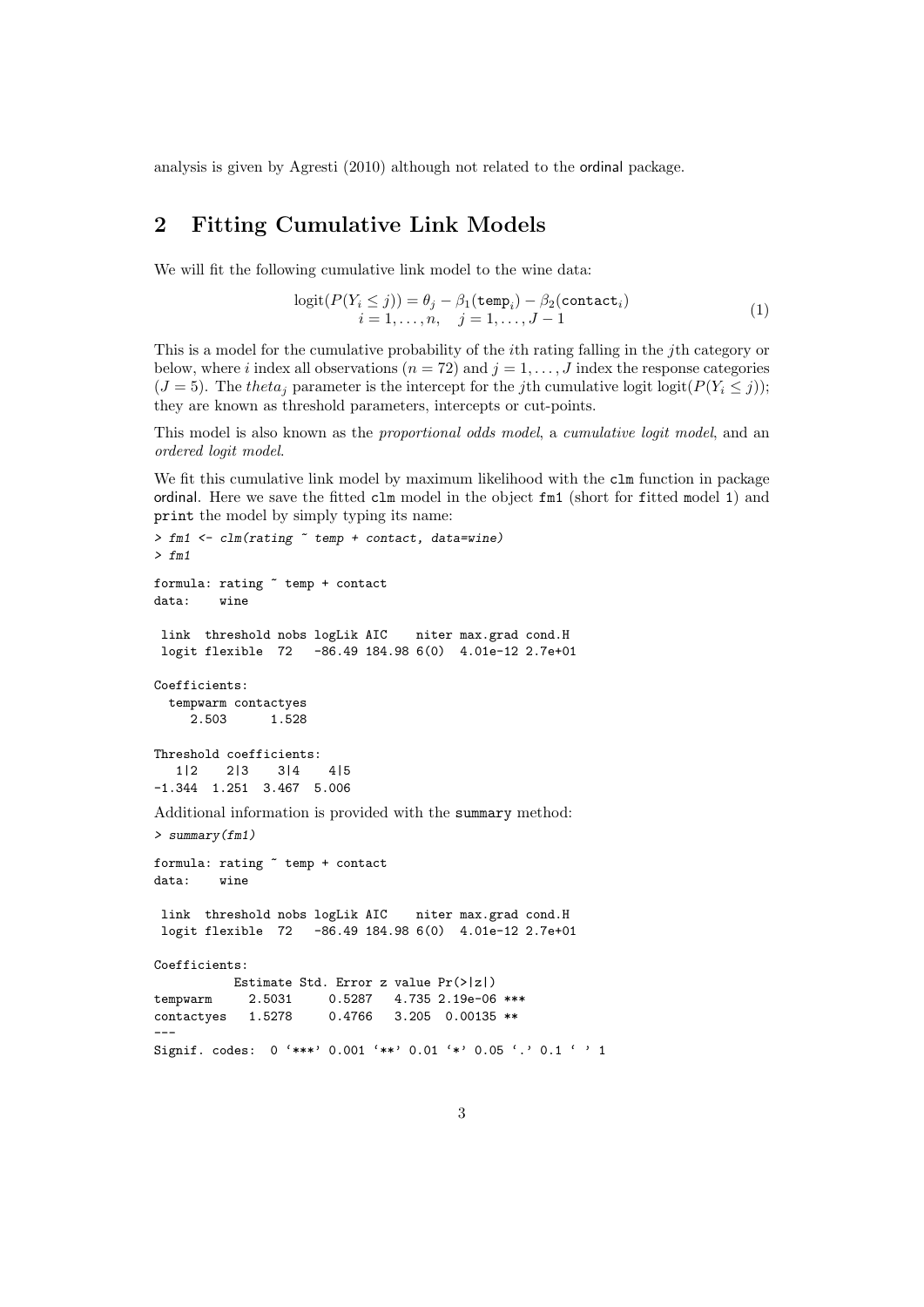Threshold coefficients:

|     |           | Estimate Std. Error z value |                  |
|-----|-----------|-----------------------------|------------------|
| 112 | $-1.3444$ |                             | $0.5171 - 2.600$ |
| 213 | 1.2508    | 0.4379                      | 2.857            |
| 314 | 3.4669    | 0.5978                      | 5.800            |
| 415 | 5.0064    | 0.7309                      | 6.850            |

The primary result is the coefficient table with parameter estimates, standard errors and Wald (or normal) based p-values for tests of the parameters being zero. The maximum likelihood estimates of the parameters are:

$$
\hat{\beta}_1 = 2.50, \quad \hat{\beta}_2 = 1.53, \quad \{\hat{\theta}_j\} = \{-1.34, 1.25, 3.47, 5.01\}.
$$
\n
$$
(2)
$$

The number of Newton-Raphson iterations is given below niter with the number of stephalvings in parenthesis. max.grad is the maximum absolute gradient of the log-likelihood function with respect to the parameters. A small absolute gradient is a necessary condition for convergence of the model. The iterative procedure will declare convergence whenever the maximum absolute gradient is below

> clm.control()\$gradTol

[1] 1e-06

which may be altered — see help(clm.control).

The condition number of the Hessian (cond.H) measures the empirical identifiability of the model. High numbers, say larger than  $10^4$  or  $10^6$  indicate that the model is ill defined. This could indicate that the model can be simplified, that possibly some parameters are not identifiable, and that optimization of the model can be difficult. In this case the condition number of the Hessian does not indicate a problem with the model.

The coefficients for temp and contact are positive indicating that higher temperature and more contact increase the bitterness of wine, i.e., rating in higher categories is more likely. The odds ratio of the event  $Y \geq j$  is  $\exp(\beta_{\text{treatment}})$ , thus the odds ratio of bitterness being rated in category j or above at warm relative to cold temperatures is  $> exp(coef(fm1)[5])$ 

#### tempwarm 12.22034

The p-values for the location coefficients provided by the summary method are based on the so-called Wald statistic. More accurate tests are provided by likelihood ratio tests. These can be obtained with the anova method, for example, the likelihood ratio test of contact is

```
> fm2 <- clm(rating ~ temp, data=wine)
> anova (fm2, fm1)
Likelihood ratio tests of cumulative link models:
   formula: link: threshold:
fm2 rating ~ temp logit flexible
fm1 rating ~ temp + contact logit flexible
   no.par AIC logLik LR.stat df Pr(>Chisq)
fm2 5 194.03 -92.013
```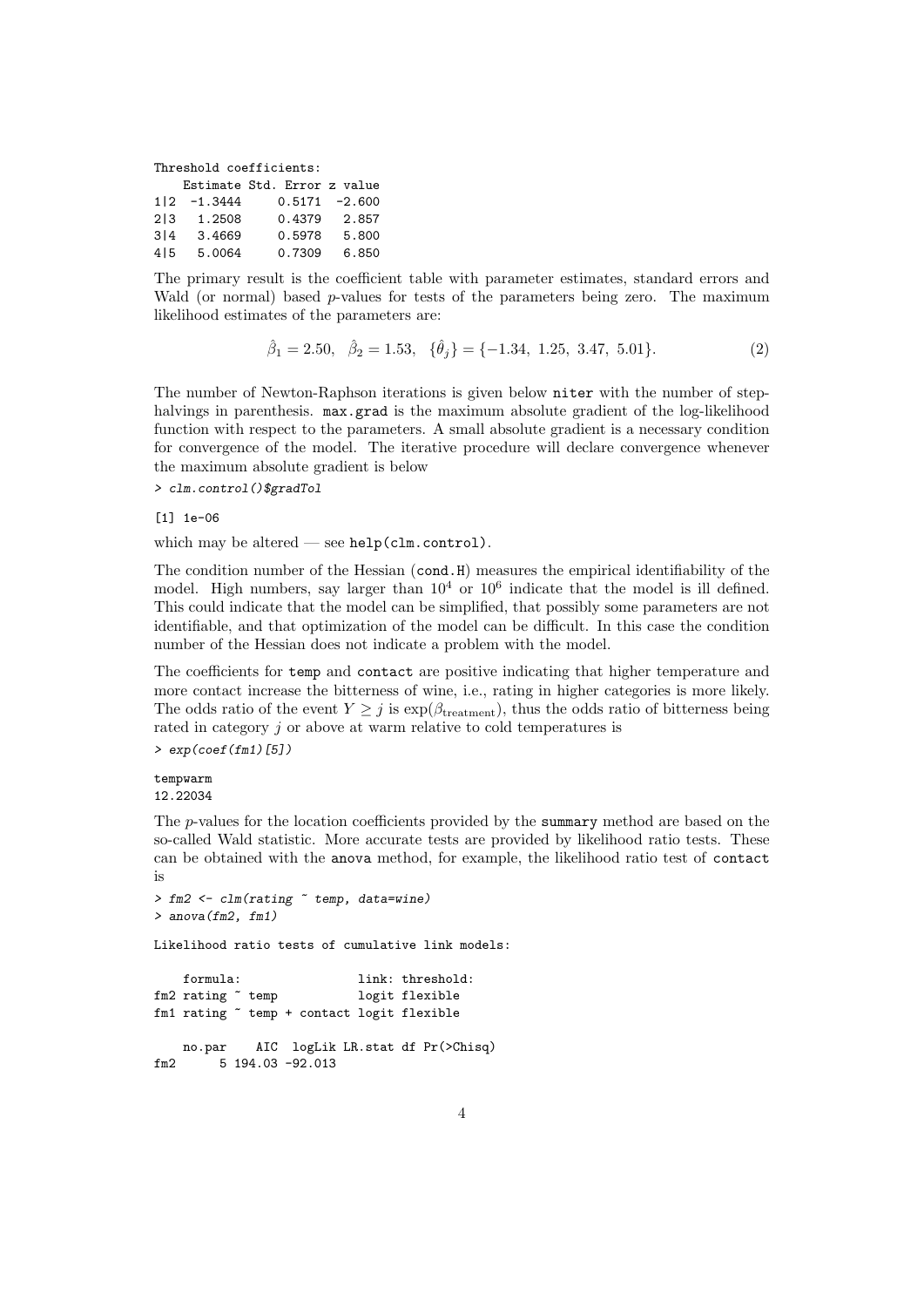fm1 6 184.98 -86.492 11.043 1 0.0008902 \*\*\* ---

Signif. codes: 0 '\*\*\*' 0.001 '\*\*' 0.01 '\*' 0.05 '.' 0.1 ' ' 1

which in this case produces a slightly lower  $p$ -value. Equivalently we can use drop1 to obtain likelihood ratio tests of the explanatory variables while controlling for the remaining variables:

```
> drop1(fm1, test = "Chi")
```
Single term deletions

Model: rating ~ temp + contact Df AIC LRT Pr(>Chi) <none> 184.98 temp 1 209.91 26.928 2.112e-07 \*\*\* contact 1 194.03 11.043 0.0008902 \*\*\* --- Signif. codes: 0 '\*\*\*' 0.001 '\*\*' 0.01 '\*' 0.05 '.' 0.1 ' ' 1

Likelihood ratio tests of the explanatory variables while *ignoring* the remaining variables are provided by the add1 method:

```
> fm0 <- clm(rating ~ 1, data=wine)
> add1(fm0, scope = "temp + contact, test = "Chi")
```
Single term additions

```
Model:
rating ~ 1
       Df AIC LRT Pr(>Chi)
<none> 215.44
temp 1 194.03 23.4113 1.308e-06 ***
contact 1 209.91 7.5263 0.00608 **
---
Signif. codes: 0 '***' 0.001 '**' 0.01 '*' 0.05 '.' 0.1 ' ' 1
```
In this case these latter tests are not as strong as the tests controlling for the other variable.

Confidence intervals are provided by the confint method:

> confint(fm1)

2.5 % 97.5 % tempwarm 1.5097627 3.595225 contactyes 0.6157925 2.492404

These are based on the profile likelihood function and generally fairly accurate. Less accurate, but simple and symmetric confidence intervals based on the standard errors of the parameters (so-called Wald confidence intervals) can be obtained with

> confint(fm1, type="Wald")

|          |                         | $2.5 \%$ 97.5 % |
|----------|-------------------------|-----------------|
| 1 2      | $-2.3578848 - 0.330882$ |                 |
| 213      | 0.3925794 2.109038      |                 |
| 314      | 2.2952980 4.638476      |                 |
| 415      | 3.5738541               | 6.438954        |
| tempwarm | 1.4669081 3.539296      |                 |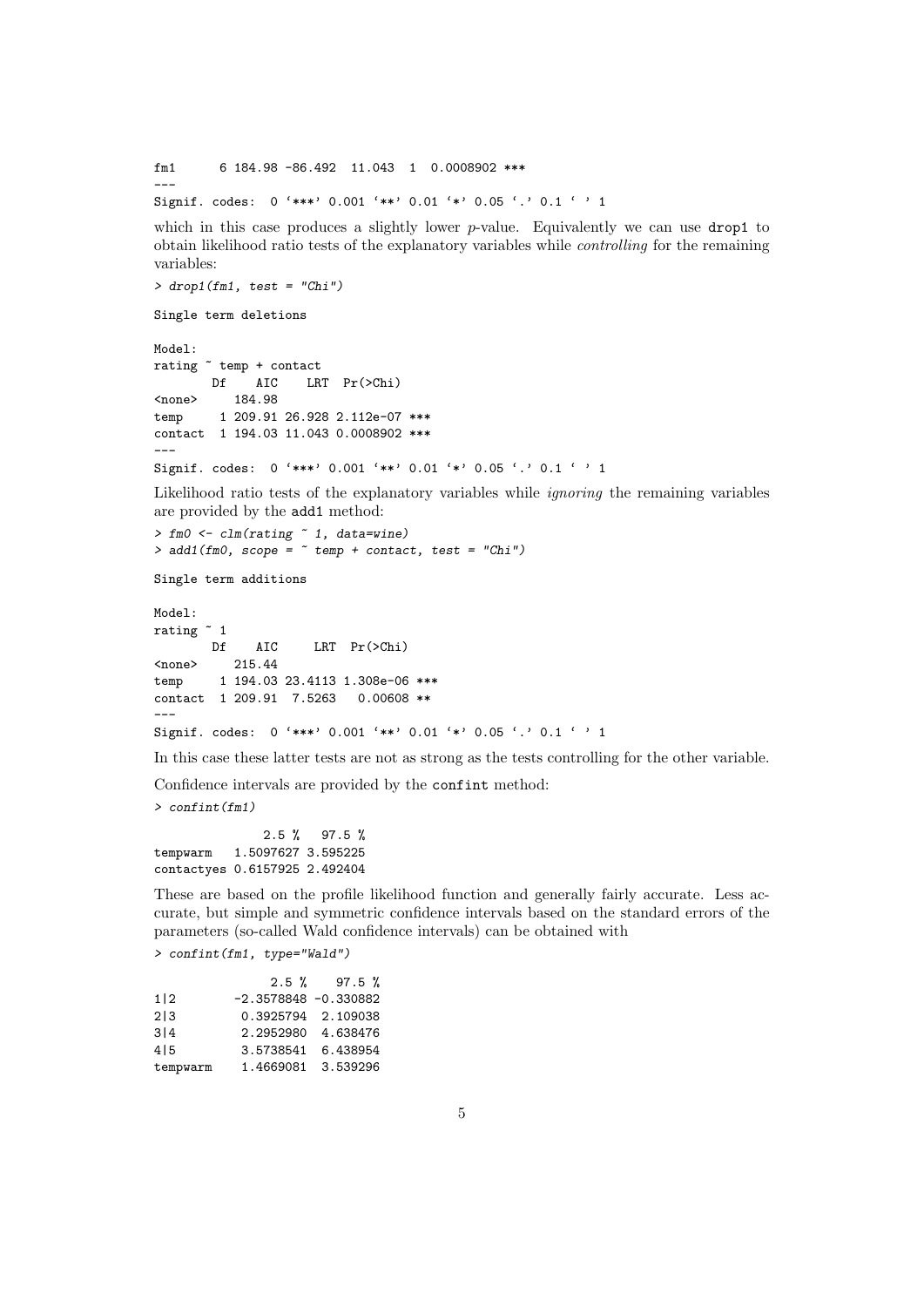contactyes 0.5936345 2.461961

In addition to the logit link, which is the default, the probit, log-log, complementary log-log and cauchit links are also available. For instance, a proportional hazards model for grouped survival times is fitted using the complementary log-log link:

> fm.cll <- clm(rating ~ contact + temp, data=wine, link="cloglog")

The cumulative link model in (1) assume that the thresholds,  $\{\theta_i\}$  are constant for all values of the remaining explanatory variables, here temp and contact. This is generally referred to as the proportional odds assumption or equal slopes assumption. We can relax that assumption in two general ways: with nominal effects and scale effects which we will now discuss in turn.

### 3 Nominal Effects

The CLM in (1) specifies a structure in which the regression parameters,  $\beta$  are not allowed to vary with  $i$ . Nominal effects relax this assumption by allowing one or more regression parameters to vary with j. In the following model we allow the regression parameter for contact to vary with  $j$ :

$$
logit(P(Y_i \le j)) = \theta_j - \beta_1(\text{temp}_i) - \beta_{2j}(\text{contact}_i)
$$
  

$$
i = 1, ..., n, \quad j = 1, ..., J - 1
$$
 (3)

This means that there is one estimate of  $\beta_2$  for each j. This model is specified as follows with clm:

```
> fm.nom <- clm(rating \tilde{ } temp, nominal=\tilde{ }contact, data=wine)
> summary(fm.nom)
formula: rating \tilde{ } temp
nominal: "contact
data: wine
link threshold nobs logLik AIC niter max.grad cond.H
logit flexible 72 -86.21 190.42 6(0) 1.64e-10 4.8e+01
Coefficients:
        Estimate Std. Error z value Pr(>|z|)
tempwarm 2.519 0.535 4.708 2.5e-06 ***
---
Signif. codes: 0 '***' 0.001 '**' 0.01 '*' 0.05 '.' 0.1 ' ' 1
Threshold coefficients:
              Estimate Std. Error z value
1|2.(Intercept) -1.3230 0.5623 -2.353
2|3.(Intercept) 1.2464 0.4748 2.625
3|4.(Intercept) 3.5500 0.6560 5.411
4|5.(Intercept) 4.6602 0.8604 5.416
1|2.contactyes -1.6151 1.1618 -1.390
2|3.contactyes -1.5116 0.5906 -2.559
3|4.contactyes -1.6748 0.6488 -2.581
4|5.contactyes -1.0506 0.8965 -1.172
```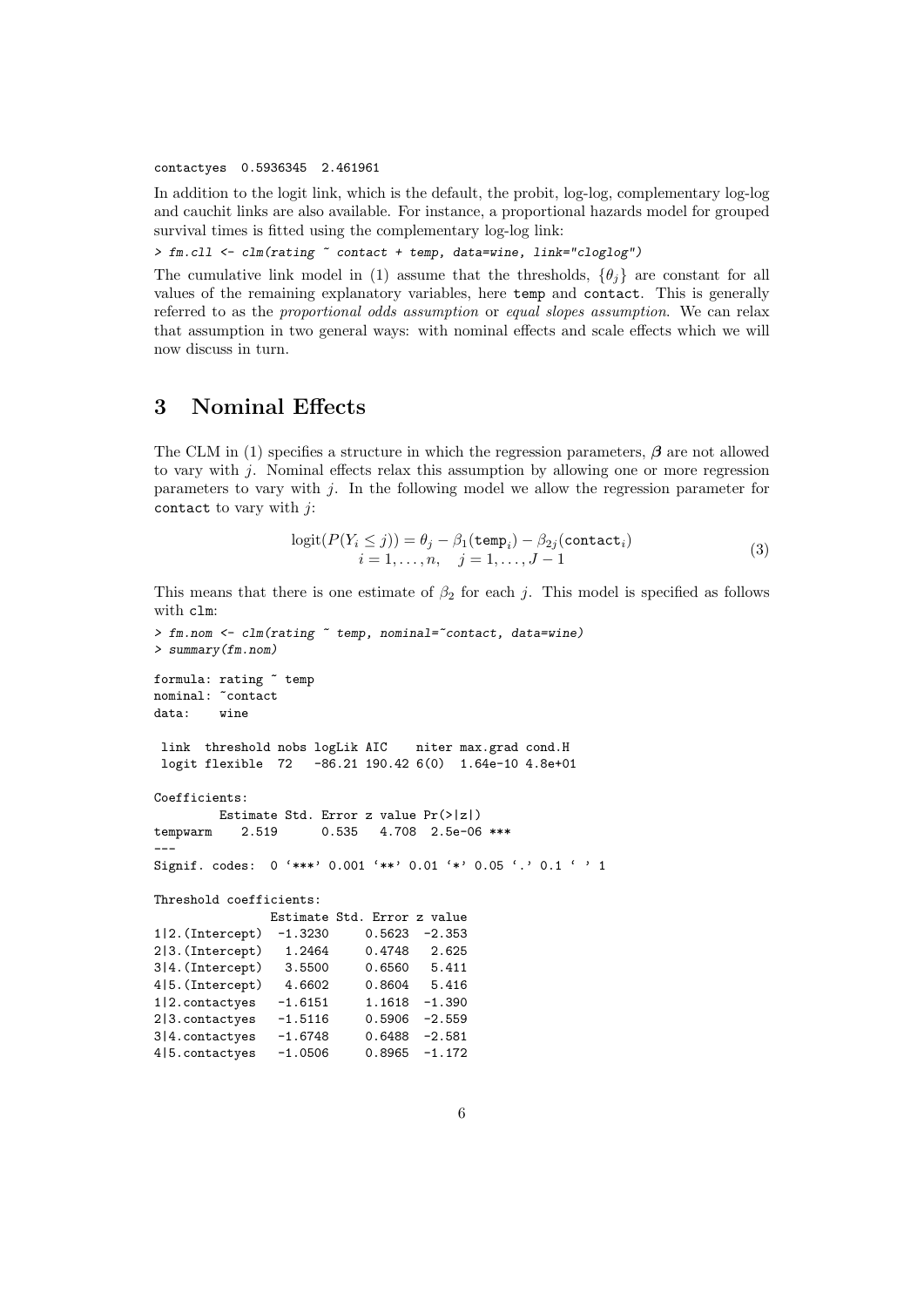As can be seen from the output of summary there is no regression coefficient estimated for contact, but there are two sets of threshold parameters estimated.

The first five threshold parameters have .(Intercept) appended their names indicating that these are the estimates of  $\theta_i$ . The following five threshold parameters have contactyes appended their name indicating that these parameters are differences between the threshold parameters at the two levels of contact. This interpretation corresponds to the default treatment contrasts; if other types of contrasts are specified, the interpretation is a little different. As can be seen from the output, the effect of contact is almost constant across thresholds and around 1.5 corresponding to the estimate from fm1 on page 4, so probably there is not much evidence that the effect of contact varies with  $j$ 

We can perform a likelihood ratio test of the equal slopes or proportional odds assumption for contact by comparing the likelihoods of models (1) and (3) as follows: > anova(fm1, fm.nom)

Likelihood ratio tests of cumulative link models:

formula: nominal: link: threshold: fm1 rating " temp + contact "1 logit flexible fm.nom rating " temp " contact logit flexible no.par AIC logLik LR.stat df Pr(>Chisq) fm1 6 184.98 -86.492 fm.nom 9 190.42 -86.209 0.5667 3 0.904

There is only little difference in the log-likelihoods of the two models, so the test is insignificant. There is therefore no evidence that the proportional odds assumption is violated for contact.

It is not possible to estimate both  $\beta_2$  and  $\beta_{2j}$  in the same model. Consequently variables that appear in nominal cannot enter elsewhere as well. For instance not all parameters are identifiable in the following model:

```
> fm.nom2 <- clm(rating \tilde{ } temp + contact, nominal=\tilde{ }contact, data=wine)
```
We are made aware of this when summarizing or printing the model:

> summary(fm.nom2)

```
formula: rating ~ temp + contact
nominal: "contact
data: wine
link threshold nobs logLik AIC niter max.grad cond.H
logit flexible 72 -86.21 190.42 6(0) 1.64e-10 4.8e+01
Coefficients: (1 not defined because of singularities)
         Estimate Std. Error z value Pr(>|z|)
tempwarm 2.519 0.535 4.708 2.5e-06 ***
contactyes NA NA NA NA
---
Signif. codes: 0 '***' 0.001 '**' 0.01 '*' 0.05 '.' 0.1 ' ' 1
Threshold coefficients:
              Estimate Std. Error z value
1|2.(Intercept) -1.3230 0.5623 -2.353
```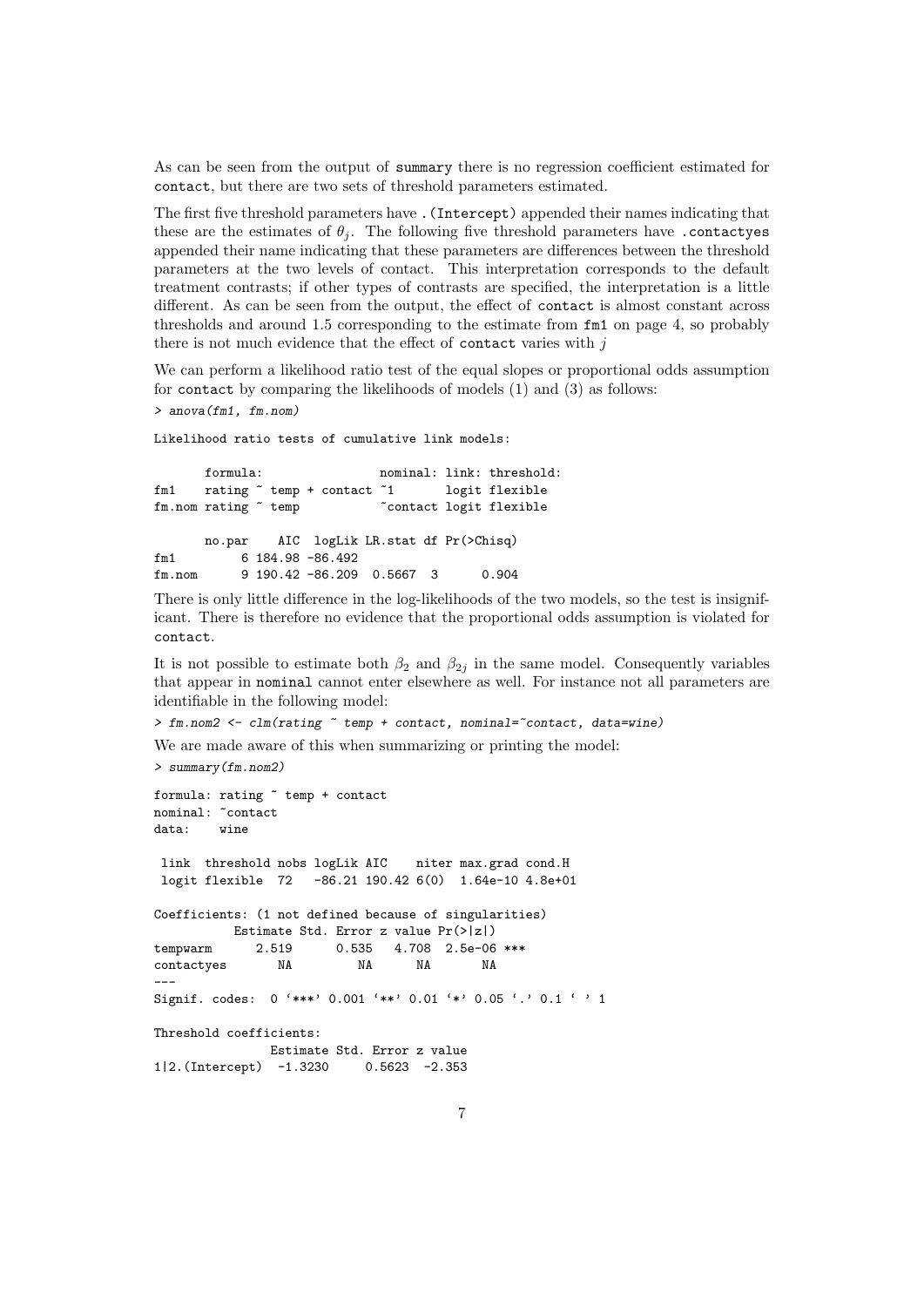| 2 3. (Intercept)   | 1.2464    | 0.4748          | 2.625    |
|--------------------|-----------|-----------------|----------|
| 3 4. (Intercept)   | 3.5500    | 0.6560          | 5.411    |
| 4 5. (Intercept)   | 4.6602    | 0.8604          | 5.416    |
| $1 2$ . contactyes | $-1.6151$ | 1.1618          | $-1.390$ |
| $2 3$ . contactyes | $-1.5116$ | 0.5906          | $-2.559$ |
| $3 4$ . contactyes | $-1.6748$ | 0.6488          | $-2.581$ |
| 4   5. contactyes  | $-1.0506$ | $0.8965 -1.172$ |          |

#### 4 Scale Effects

Scale effects are usually motivated from the latent variable interpretation of a CLM. Assume the following model for a latent variable:

$$
S_i = \alpha^* + \boldsymbol{x}_i^T \boldsymbol{\beta}^* + \varepsilon_i, \quad \varepsilon_i \sim N(0, {\sigma^*}^2)
$$
 (4)

If the ordinal variable  $Y_i$  is observed such that  $Y_i = j$  is recorded if  $\theta_{j-1}^* < S_i \leq \theta_j^*$ , where

$$
-\infty \equiv \theta_0^* < \theta_1^* < \ldots < \theta_{J-1}^* < \theta_J^* \equiv \infty \tag{5}
$$

then we have the cumulative link model for  $Y_i$ :

$$
P(Y_i \leq j) = \Phi(\theta_j - \boldsymbol{x}_i^T \boldsymbol{\beta})
$$

where we have used  $\theta_j = (\theta_j^* + \alpha^*)/\sigma^*$  and  $\beta = \beta^*/\sigma^*$  (parameters with a "\*" exist on the latent scale, while those without are identifiable), and  $\Phi$  is the inverse probit link and denotes the standard normal CDF. Other assumptions on the distribution of the latent variable,  $S_i$ lead to other link functions, e.g., a logistic distribution for the latent variable corresponds to a logit link.

If the scale (or dispersion) of the latent distribution is described by a log-linear model such that  $\log(\sigma_i) = z_i^T \zeta$  (equivalently  $\sigma_i = \exp(z_i^T \zeta)$ ; also note that  $z_i^T \zeta$  is a linear model just like  $x_i^T \beta$ ), then the resulting CLM reads (for more details, see e.g., Christensen (2011) or Agresti (2010)):

$$
P(Y_i \leq j) = \Phi\left(\frac{\theta_j - \boldsymbol{x}_i^T \boldsymbol{\beta}}{\sigma_i}\right) \tag{6}
$$

The conventional link functions in cumulative link models correspond to distributions for the latent variable that are members of the location-scale family of distributions (cf. http:// en.wikipedia.org/wiki/Location-scale\_family). They have the common form  $F(\mu, \sigma)$ , where  $\mu$  denotes the location of the distribution and  $\sigma$  denotes the scale of the distribution. For instance in the normal distribution (probit link)  $\mu$  is the mean, and  $\sigma$  is the spread, while in the logistic distribution (logit link),  $\mu$  is the mean and  $\sigma \pi / \sqrt{3}$  is the spread (cf. http://en.wikipedia.org/wiki/Logistic\_distribution).

Thus allowing for scale effects corresponds to modelling not only the location of the latent distribution, but also the scale. Just as the absolute location  $(\alpha^*)$  is not identifiable, the absolute scale  $(\sigma^*)$  is not identifiable either in the CLM, however *differences* in location modelled with  $x_i^T \beta$  and *ratios* of scale modelled with  $\exp(z_i^T \zeta)$  are identifiable.

Now we turn to our running example and fit a model where we allow the scale of the latent distribution to depend on temperature:

$$
logit(P(Y_i \le j)) = \frac{\theta_j - \beta_1(\text{temp}_i) - \beta_2(\text{contact}_i)}{\exp(\zeta_1(\text{temp}_i))}
$$
(7)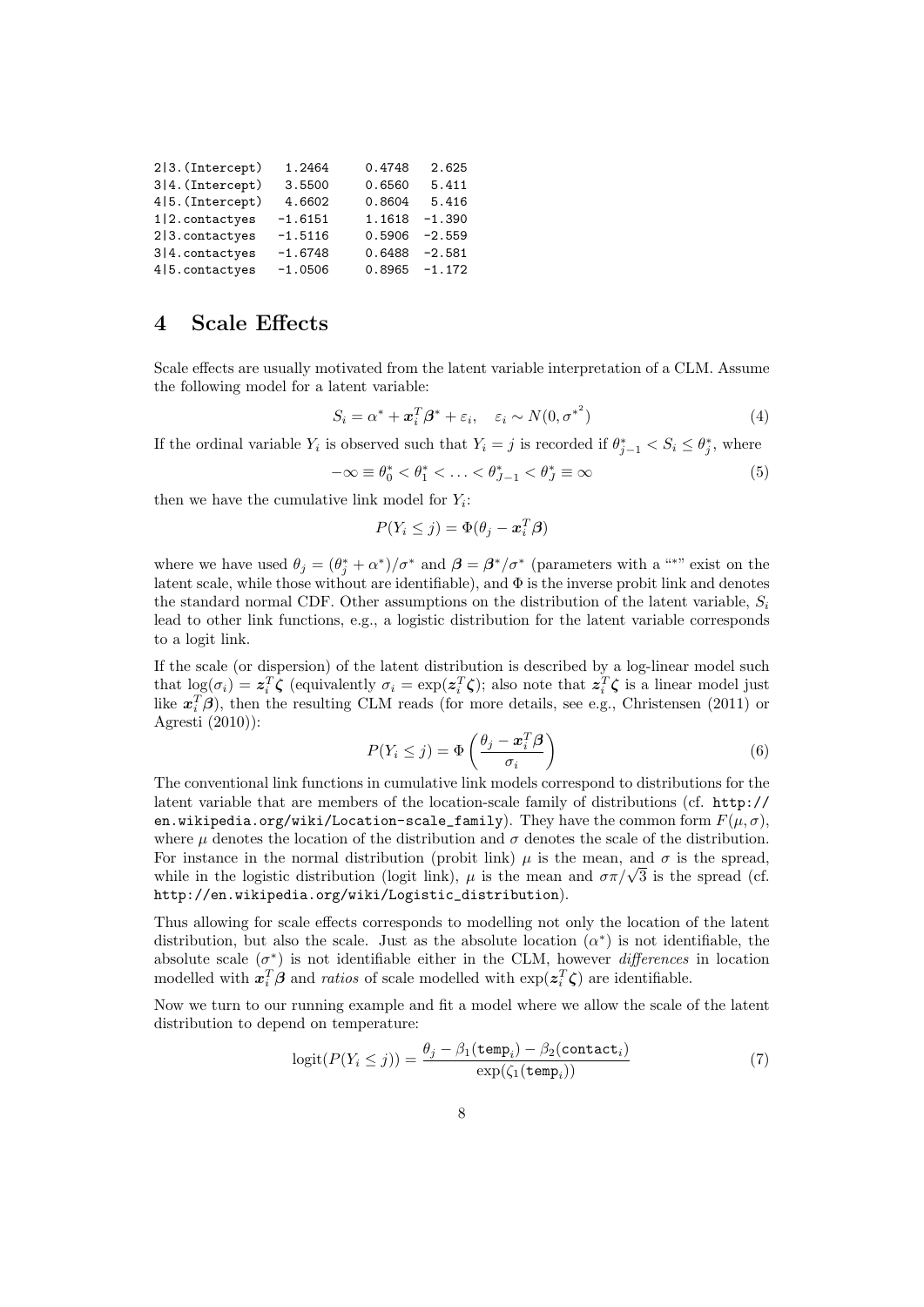```
We can estimate this model with
> fm.sca <- clm(rating \tilde{ } temp + contact, scale=\tilde{ }temp, data=wine)
> summary(fm.sca)
formula: rating ~ temp + contact
scale: "temp
data: wine
link threshold nobs logLik AIC niter max.grad cond.H
logit flexible 72 -86.44 186.88 8(0) 5.25e-09 1.0e+02
Coefficients:
           Estimate Std. Error z value Pr(>|z|)
tempwarm 2.6294 0.6860 3.833 0.000127 ***<br>contactyes 1.5878 0.5301 2.995 0.002743 **
contactyes 1.5878 0.5301 2.995 0.002743 **
---
Signif. codes: 0 '***' 0.001 '**' 0.01 '*' 0.05 '.' 0.1 ' ' 1
log-scale coefficients:
         Estimate Std. Error z value Pr(>|z|)
tempwarm 0.09536 0.29414 0.324 0.746
Threshold coefficients:
   Estimate Std. Error z value
1|2 -1.3520 0.5223 -2.588
2|3 1.2730 0.4533 2.808
3|4 3.6170 0.7774 4.653
4|5 5.2982 1.2027 4.405
```
Notice that both location and scale effects of temp are identifiable. Also notice that the scale coefficient for temp is given on the log-scale, where the Wald test is more appropriate. The absolute scale of the latent distribution is not estimable, but we can estimate the scale at warm conditions relative to cold conditions. Therefore the estimate of  $\kappa$  in the relation  $\sigma_{warm} = \kappa \sigma_{cold}$  is given by

 $i = 1, \ldots, n, \quad j = 1, \ldots, J - 1$ 

> exp(fm.sca\$zeta)

tempwarm 1.100054

However, the scale difference is not significant in this case as judged by the  $p$ -value in the summary output. confint and anova apply with no change to models with scale, but drop1, add1 and step methods will only drop or add terms to the (location) formula and not to scale.

### 5 Structured Thresholds

In section 3 we relaxed the assumption that regression parameters have the same effect across all thresholds. In this section we will instead impose additional restrictions on the thresholds. In the following model we require that the thresholds,  $\theta_i$  are equidistant or equally spaced  $(\theta_j - \theta_{j-1} = \text{constant} \text{ for } j = 2, ..., J - 1)$ :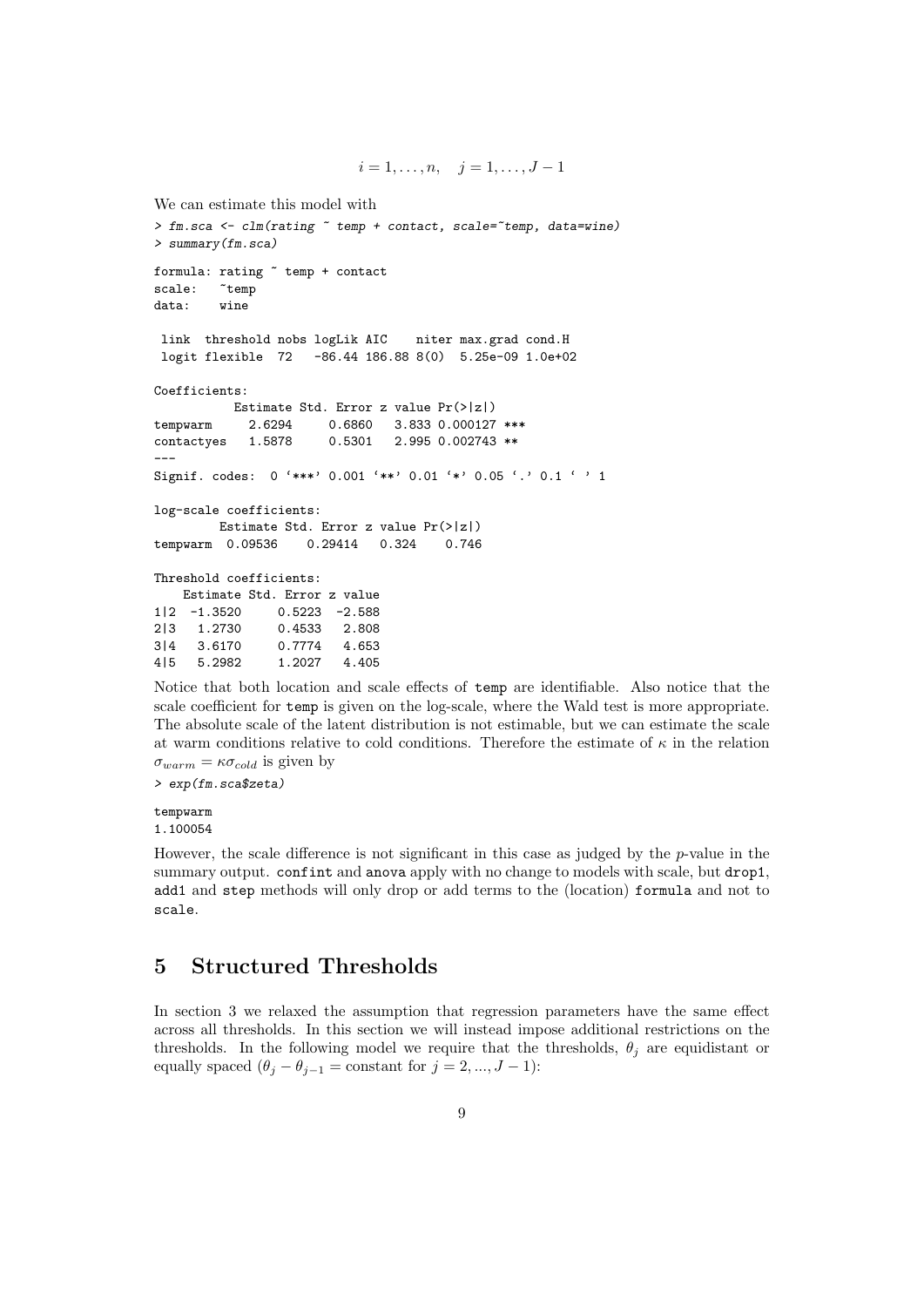```
> fm.equi <- clm(rating ~ temp + contact, data=wine,
              threshold="equidistant")
> summary(fm.equi)
formula: rating ~ temp + contact
data: wine
link threshold nobs logLik AIC niter max.grad cond.H
logit equidistant 72 -87.86 183.73 5(0) 4.80e-07 3.2e+01
Coefficients:
         Estimate Std. Error z value Pr(>|z|)tempwarm 2.4632 0.5164 4.77 1.84e-06 ***
contactyes 1.5080 0.4712 3.20 0.00137 **
---
Signif. codes: 0 '***' 0.001 '**' 0.01 '*' 0.05 '.' 0.1 ' ' 1
Threshold coefficients:
          Estimate Std. Error z value
threshold.1 -1.0010 0.3978 -2.517
spacing 2.1229 0.2455 8.646
```
The parameters determining the thresholds are now the first threshold and the spacing among consecutive thresholds. The mapping to this parameterization is stored in the transpose of the Jacobian (tJac) component of the model fit. This makes it possible to get the thresholds imposed by the equidistance structure with

> c(with(fm.equi, tJac %\*% alpha))

[1] -1.001044 1.121892 3.244828 5.367764

The following shows that the distance between consecutive thresholds in fm1 is very close to the spacing parameter from fm.equi:

> mean(diff(fm1\$alpha))

[1] 2.116929

The gain in imposing additional restrictions on the thresholds is the use of fewer parameters. Whether the restrictions are warranted by the data can be tested in a likelihood ratio test:

```
> anova(fm1, fm.equi)
```
Likelihood ratio tests of cumulative link models:

formula: link: threshold: fm.equi rating ~ temp + contact logit equidistant fm1 rating ~ temp + contact logit flexible no.par AIC logLik LR.stat df Pr(>Chisq) fm.equi 4 183.73 -87.865 fm1 6 184.98 -86.492 2.7454 2 0.2534

In this case the test is non-significant, so there is no considerable loss of fit at the gain of saving two parameters, hence we may retain the model with equally spaced thresholds.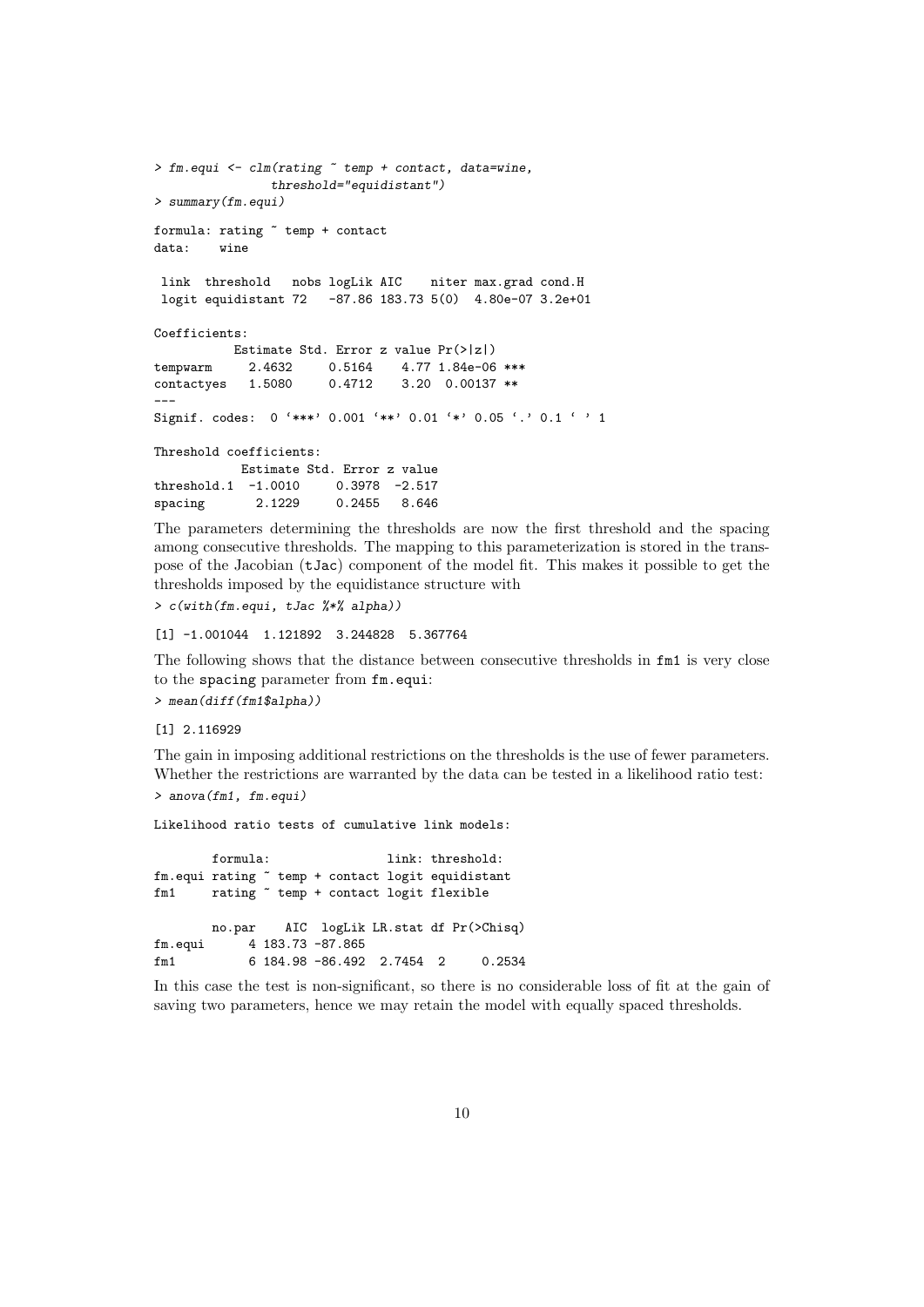#### 6 Predictions

Fitted values are extracted with e.g., fitted(fm1) and produce fitted probabilities, i.e., the ith fitted probability is the probability that the ith observation falls in the response category that it did. The predictions of which response class the observations would be most likely to fall in given the model are obtained with:

> predict(fm1, type = "class")

\$fit [1] 2 2 3 3 3 3 4 4 2 2 3 3 3 3 4 4 2 2 3 3 3 3 4 4 2 2 3 3 3 3 4 4 2 2 3 [36] 3 3 3 4 4 2 2 3 3 3 3 4 4 2 2 3 3 3 3 4 4 2 2 3 3 3 3 4 4 2 2 3 3 3 3 [71] 4 4 Levels: 1 2 3 4 5

Say we just wanted the predictions for the four combinations of temp and contact. The probability that an observation falls in each of the five response categories based on the fitted model is given by:

```
> newData <- expand.grid(temp=levels(wine$temp),
                     contact=levels(wine$contact))
> cbind(newData, predict(fm1, newdata=newData)$fit)
 temp contact 1 2 3 4 5
1 cold no 0.206790132 0.57064970 0.1922909 0.02361882 0.00665041
2 warm no 0.020887709 0.20141572 0.5015755 0.20049402 0.07562701
3 cold yes 0.053546010 0.37764614 0.4430599 0.09582084 0.02992711
4 warm yes 0.004608274 0.05380128 0.3042099 0.36359581 0.27378469
```
Standard errors and confidence intervals of predictions are also available, for example, the predictions, standard errors and 95% confidence intervals are given by (illustrated here using do.call for the first six observations):

```
> head(do.call("cbind", predict(fm1, se.fit=TRUE, interval=TRUE)))
```
fit se.fit lwr upr [1,] 0.57064970 0.08683884 0.39887109 0.7269447 [2,] 0.19229094 0.06388672 0.09609419 0.3477399 [3,] 0.44305990 0.07939754 0.29746543 0.5991420 [4,] 0.09582084 0.04257593 0.03887676 0.2173139 [5,] 0.20049402 0.06761012 0.09886604 0.3643505 [6,] 0.20049402 0.06761012 0.09886604 0.3643505

The confidence level can be set with the level argument and other types of predictions are available with the type argument.

### 7 Infinite Parameter Estimates

If we attempt to test the proportional odds assumption for temp, some peculiarities show up:

```
> fm.nom2 <- clm(rating ~ contact, nominal="temp, data=wine)
> summary(fm.nom2)
formula: rating ~ contact
```

```
nominal: "temp
```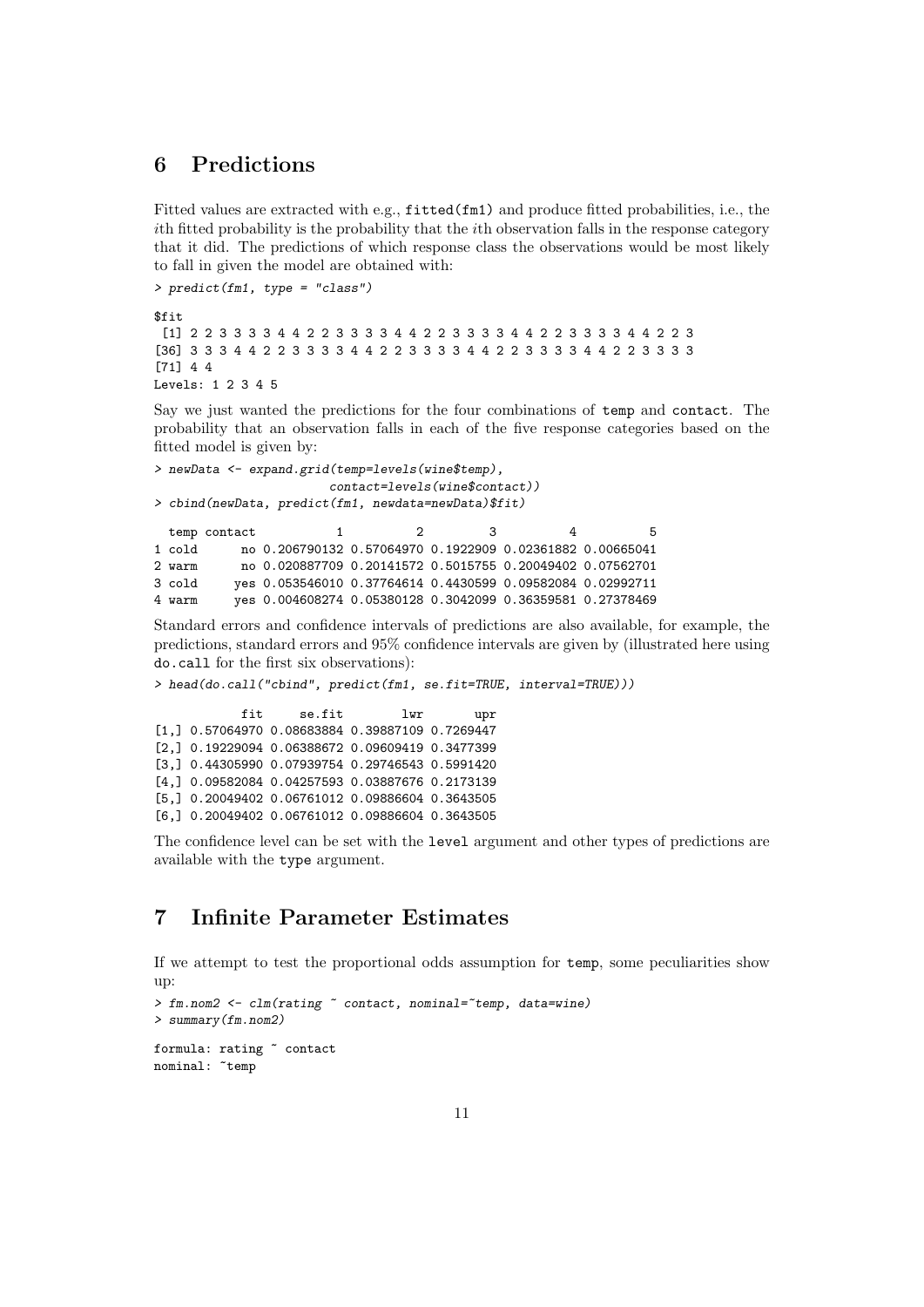| data:                         | wine |           |                                         |          |                                                                                                                |  |
|-------------------------------|------|-----------|-----------------------------------------|----------|----------------------------------------------------------------------------------------------------------------|--|
|                               |      |           |                                         |          | link threshold nobs logLik AIC niter max.grad cond.H<br>logit flexible 72 -84.90 187.81 20(0) 4.35e-09 4.2e+10 |  |
| Coefficients:                 |      |           |                                         |          |                                                                                                                |  |
|                               |      |           | Estimate Std. Error z value $Pr(>  z )$ |          |                                                                                                                |  |
| contactyes                    |      | 1.465     | NA                                      | NA       | NA                                                                                                             |  |
| Threshold coefficients:       |      |           |                                         |          |                                                                                                                |  |
|                               |      |           | Estimate Std. Error z value             |          |                                                                                                                |  |
| $1 2.$ (Intercept) $-1.266$   |      |           | NA                                      |          | NA                                                                                                             |  |
| 2 3. (Intercept) 1.104        |      |           |                                         | NA       | NA                                                                                                             |  |
| $3 4.$ (Intercept) $3.766$    |      |           |                                         | NA       | NA                                                                                                             |  |
| 4 5. (Intercept) 24.896       |      |           |                                         | NA       | NA                                                                                                             |  |
| $1 2.\text{tempwarm}$ -21.095 |      |           |                                         | NA       | NA                                                                                                             |  |
| $2 3.$ tempwarm $-2.153$      |      |           |                                         | NA 1988. | NA                                                                                                             |  |
| $3 4.$ tempwarm $-2.873$      |      |           |                                         | NA 1988. | NA                                                                                                             |  |
| $4 5.$ tempwarm               |      | $-22.550$ | NA                                      |          | NA                                                                                                             |  |
|                               |      |           |                                         |          |                                                                                                                |  |

Several of the threshold coefficients are extremely large with huge standard errors. Also the condition number of the Hessian is very large and a larger number of iterations was used all indicating that something is not well-behaved. The problem is that the the ML estimates of some of the threshold parameters are at (plus/minus) infinity. clm is not able to detect this and just stops iterating when the likelihood function is flat enough for the termination criterion to be satisfied, i.e., when the maximum absolute gradient is small enough.

Even though some parameter estimates are not at (plus/minus) infinity while they should have been, the remaining parameters are accurately determined and the value of the loglikelihood is also accurately determined. This means that likelihood ratio tests are still available, for example, it is still possible to test the proportional odds assumption for temp:

#### > anova(fm1, fm.nom2)

Likelihood ratio tests of cumulative link models:

formula: nominal: link: threshold: fm1 rating "temp + contact "1 logit flexible fm.nom2 rating ~ contact ~ ~ temp logit flexible no.par AIC logLik LR.stat df Pr(>Chisq) fm1 6 184.98 -86.492 fm.nom2 9 187.81 -84.904 3.175 3 0.3654

#### 8 Unidentified parameters

In the following example (using another data set) one parameter is not identifiable: > data(soup)

```
> fm.soup <- clm(SURENESS ~ PRODID * DAY, data=soup)
> summary(fm.soup)
```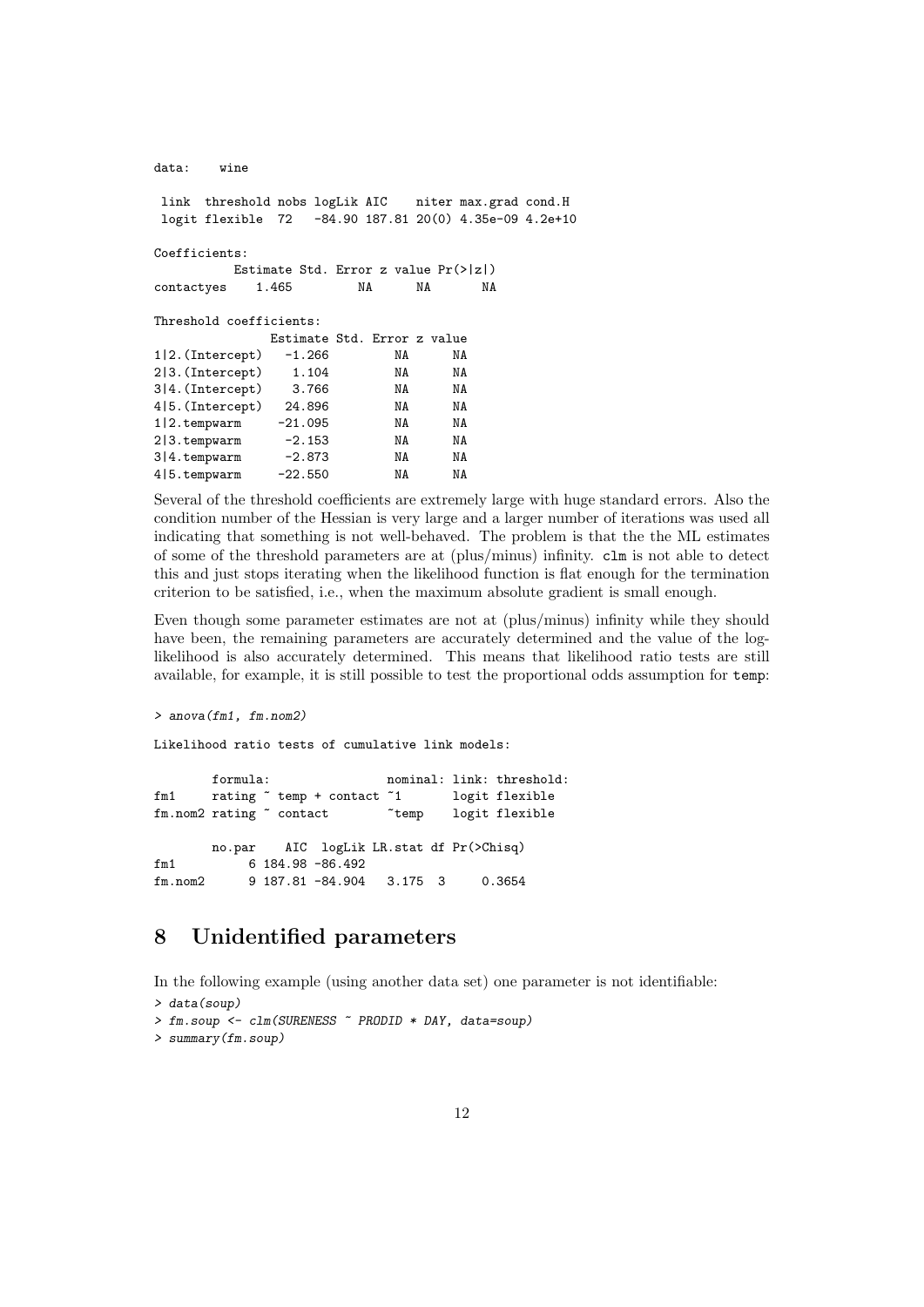```
formula: SURENESS ~ PRODID * DAY
data: soup
link threshold nobs logLik AIC niter max.grad cond.H
logit flexible 1847 -2672.08 5374.16 6(1) 3.75e-13 9.4e+02
Coefficients: (1 not defined because of singularities)
           Estimate Std. Error z value Pr(>|z|)
PRODID2 0.6665 0.2146 3.106 0.00189 **
PRODID3 1.2418 0.1784 6.959 3.42e-12 ***
PRODID4 0.6678 0.2197 3.040 0.00237 **
PRODID5 1.1194 0.2400 4.663 3.11e-06 ***
PRODID6 1.3503 0.2337 5.779 7.53e-09 ***
DAY2 -0.4134 0.1298 -3.186 0.00144 **
PRODID2:DAY2 0.4390 0.2590 1.695 0.09006 .
PRODID3:DAY2 NA NA NA NA
PRODID4:DAY2 0.3308 0.3056 1.083 0.27892
PRODID5:DAY2 0.3871 0.3248 1.192 0.23329
PRODID6:DAY2 0.5067 0.3350 1.513 0.13030
---
Signif. codes: 0 '***' 0.001 '**' 0.01 '*' 0.05 '.' 0.1 ' ' 1
Threshold coefficients:
   Estimate Std. Error z value
1|2 -1.63086 0.10740 -15.184
2|3 -0.64177 0.09682 -6.629
3|4 -0.31295 0.09546 -3.278
4|5 -0.05644 0.09508 -0.594
5|6 0.61692 0.09640 6.399
```
The undefined parameter shows up as NA in the coefficient table. The source of the singularity is revealed in the following table:

> with(soup, table(DAY, PRODID)) PRODID DAY 1 2 3 4 5 6 1 369 94 184 93 88 93 2 370 275 0 92 97 92

which shows that the third PRODID was not presented at the second day at all. The design matrix will in this case be column rank deficient (also referred to as singular). This is detected by clm using the drop.coef function from ordinal. The following illustrates that the column rank of the design matrix is less than its number of columns:

```
> mm <- model.matrix( ~ PRODID * DAY, data=soup)
> ncol(mm)
```
[1] 12

> qr(mm, LAPACK = FALSE)\$rank

[1] 11

A similar type of rank deficiency occurs when variables in nominal are also present in formula or scale as illustrated in section 3.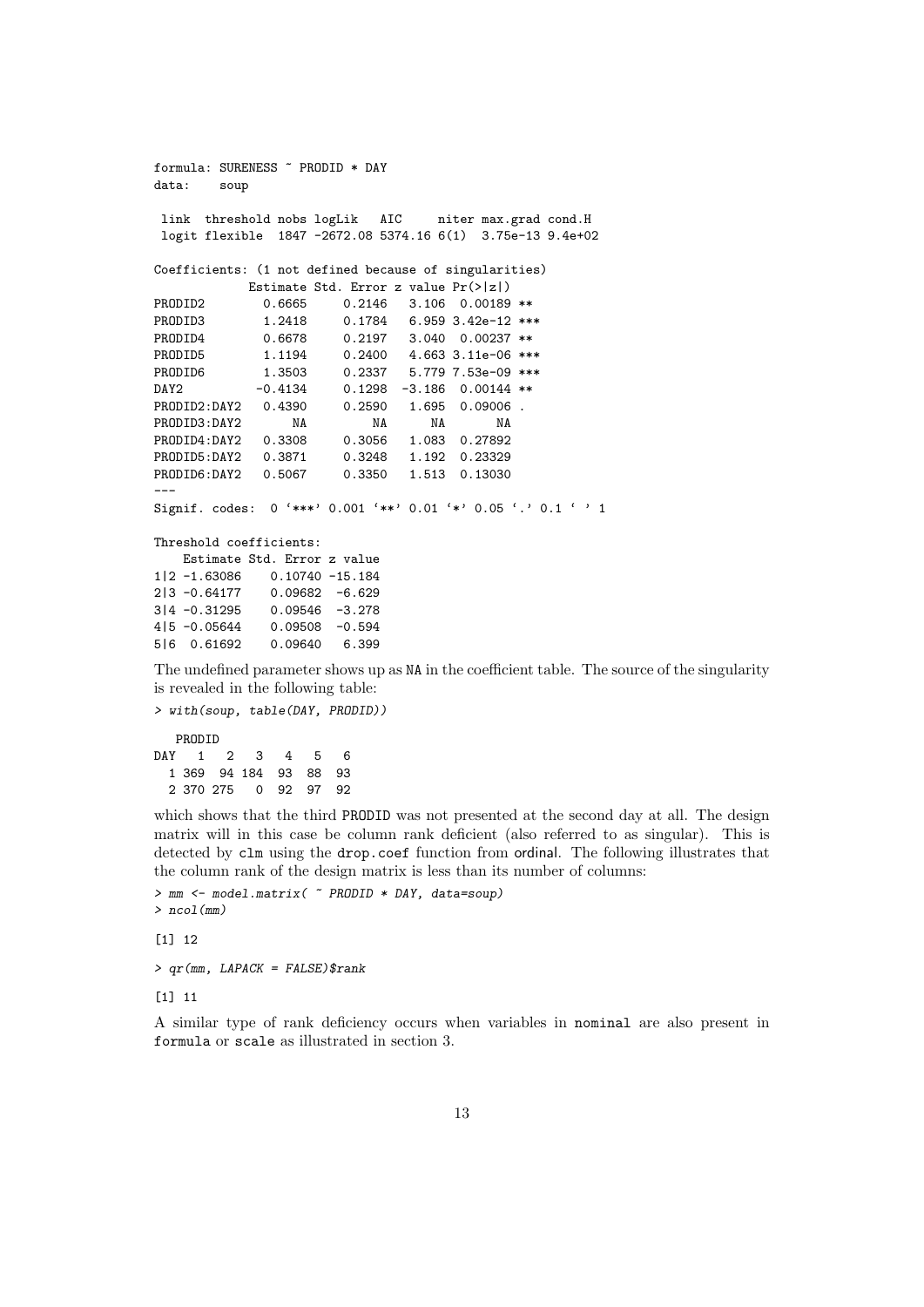#### 9 Assessment of Model Convergence

The maximum likelihood estimates of the parameters in cumulative link models do not have closed form expressions, so iterative methods have to be applied to fit the models. Such iterative methods can fail to converge simply because an optimum cannot be found or because the parameter estimates are not determined accurately enough.

An optimum has been found if the maximum absolute gradient is small and if the condition number of the Hessian (defined here as the ratio of the largest to the smallest eigenvalues of the Hessian evaluated at convergence) is positive and not very large, say smaller than  $10<sup>4</sup>$  or 10<sup>6</sup>. The maximum absolute gradient (max.grad) and the condition number of the Hessian (cond.H) are reported by the summary method, for an example see page 4. A large condition number of the Hessian is not necessarily a problem, but it can be. A small condition number of the Hessian on the other hand is a good insurance that an optimum has been reached. Thus the maximum absolute gradient and the condition number of the Hessian can be used to check if the optimization has reached a well-defined optimum.

To determine the accuracy of the parameter estimates we use the convergence method: > convergence(fm1)

```
nobs logLik niter max.grad cond.H logLik.Error
72 -86.49 6(0) 4.01e-12 2.7e+01 <1e-10
        Estimate Std.Err Gradient Error Cor.Dec Sig.Dig
1|2 -1.344 0.5171 2.06e-12 3.10e-13 12 13
2|3 1.251 0.4379 2.12e-12 -2.42e-13 12 13
3|4 3.467 0.5978 -4.01e-12 -9.31e-13 11 12
4|5 5.006 0.7309 -7.59e-14 -9.20e-13 11 12
tempwarm 2.503 0.5287 -4.55e-13 -6.33e-13 11 12
contactyes 1.528 0.4766 5.90e-14 -2.95e-13 12 13
Eigen values of Hessian:
21.7090 18.5615 10.3914 5.2093 4.0955 0.8163
Convergence message from clm:
(0) successful convergence
```
In addition: Absolute and relative convergence criteria were met

The most important information is the number of correct decimals (Cor.Dec) and the number of significant digits (Sig.Dig) with which the parameters are determined. In this case all parameters are very accurately determined, so there is no reason to lower the convergence tolerance. The logLik.error shows that the error in the reported value of the log-likelihood is below  $10^{-10}$ , which is by far small enough that likelihood ratio tests based on this model are accurate.

The convergence properties of the fitted model may be illustrated by plotting slices of the log-likelihood function for the parameters. The following code produce the slices in Figure 1.

 $>$  slice.fm1  $<-$  slice(fm1, lambda = 5)  $> par(mfrow = c(2, 3))$ > plot(slice.fm1)

The slices illustrates the log-likelihood function plotted as a function each parameter in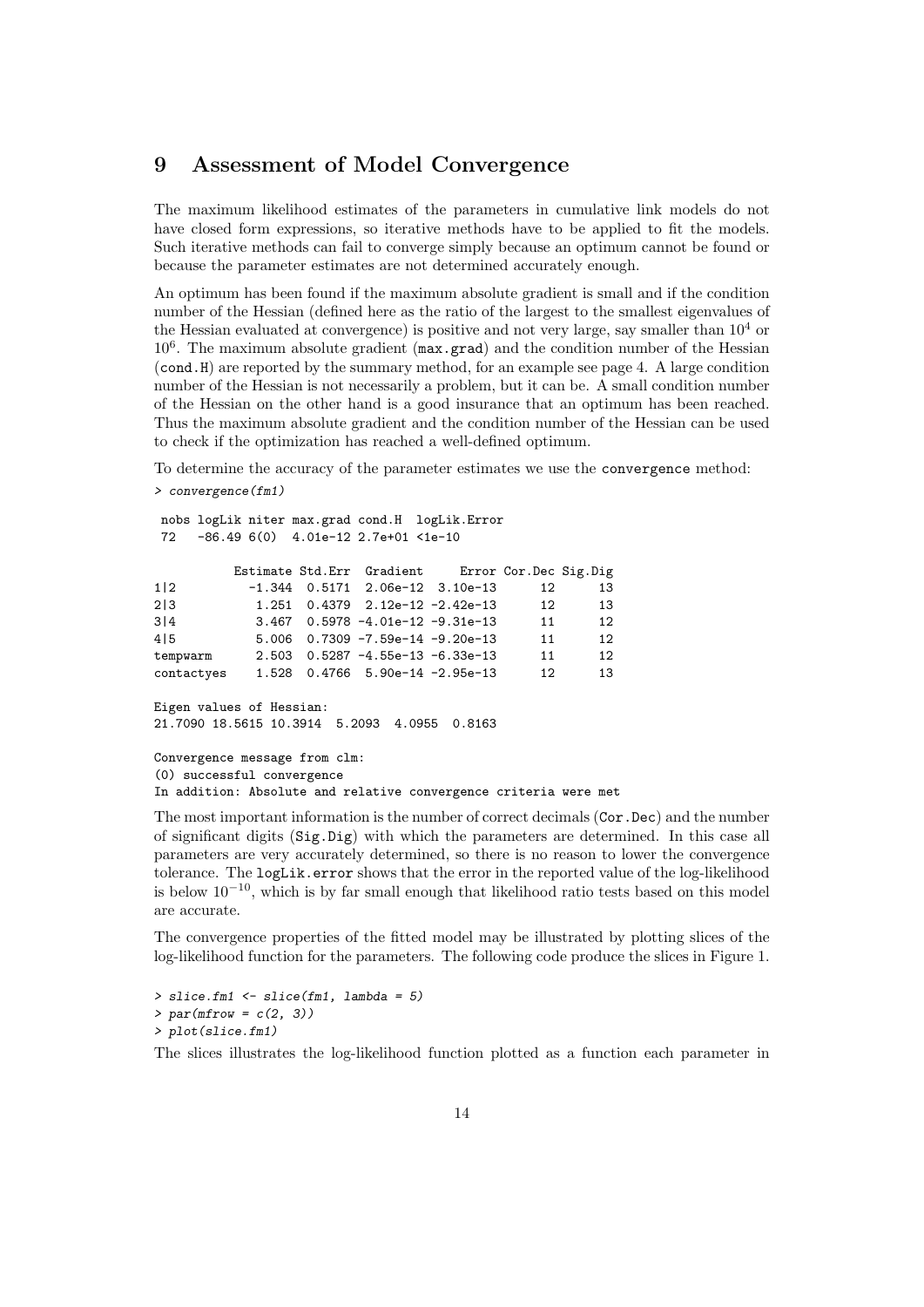

Figure 1: Slices of the (negative) log-likelihood function for parameters in a model for the bitterness-of-wine data. Dashed lines indicate quadratic approximations to the log-likelihood function and vertical bars indicate maximum likelihood estimates.

turn while the remaining parameters are fixed at the ML estimates. The lambda argument controls how far from the ML estimates the slices should be computed; it can be interpreted as a multiplier in curvature units, where a curvature unit is similar to a standard error.

For an inspection of the log-likelihood function closer to the optimum we can use a smaller lambda:

> slice2.fm1 <- slice(fm1, lambda = 1e-5)  $> par(mfrow = c(2, 3))$ > plot(slice2.fm1)

The resulting figure is shown in Fig. 2.

#### 10 Profile Likelihood

The profile likelihood can be used for several things. Two of the most important objectives are to provide accurate likelihood confidence intervals and to illustrate effects of parameters in the fitted model.

Confidence intervals based on the profile likelihood were already obtained in section 2 and will not be treated any further here.

The effects of contact and temp can be illustrated with

> pr1 <- profile(fm1, alpha=1e-4)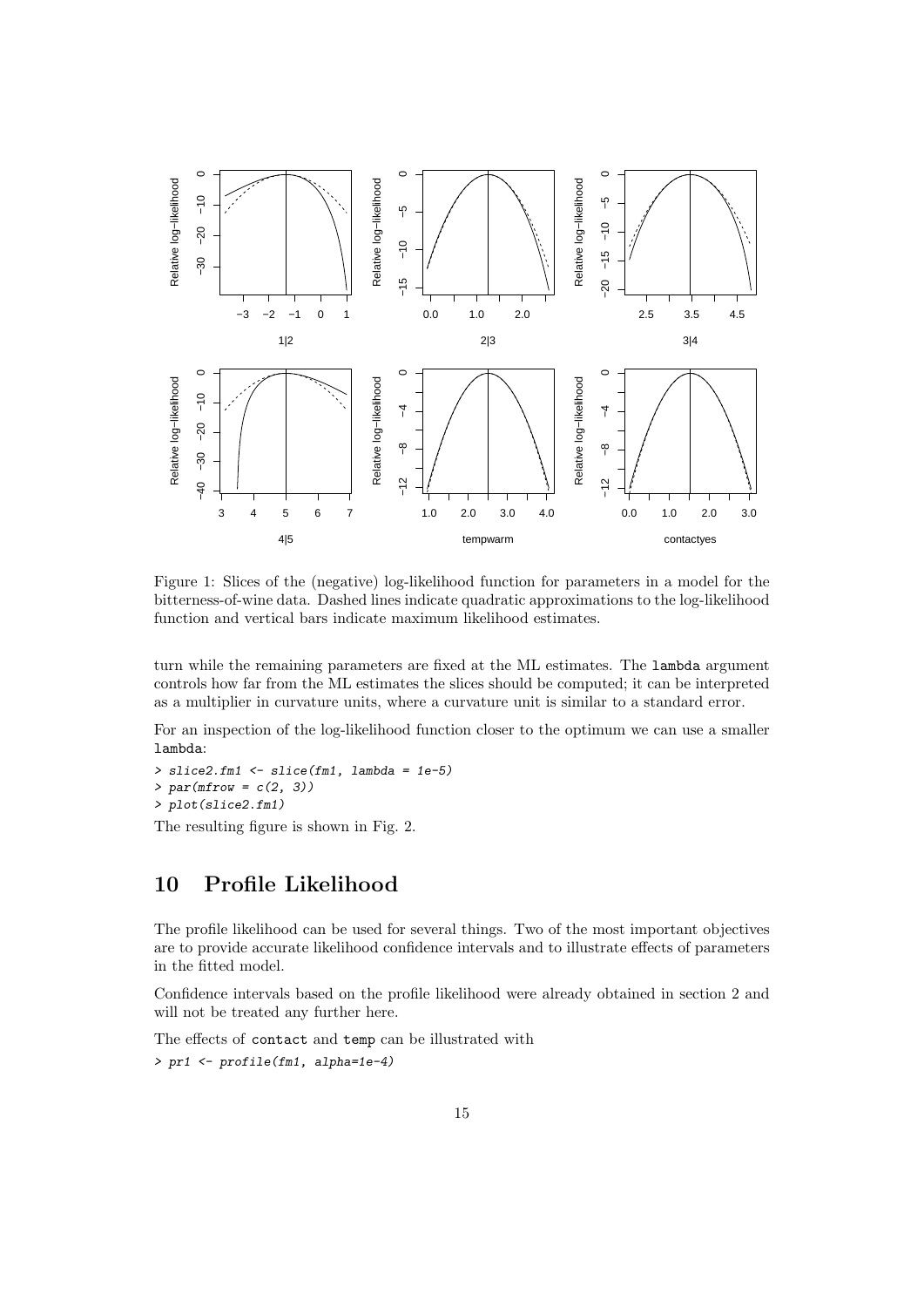

Figure 2: Slices of the log-likelihood function for parameters in a model for the bitternessof-wine data very close to the MLEs. Dashed lines indicate quadratic approximations to the log-likelihood function and vertical bars the indicate maximum likelihood estimates.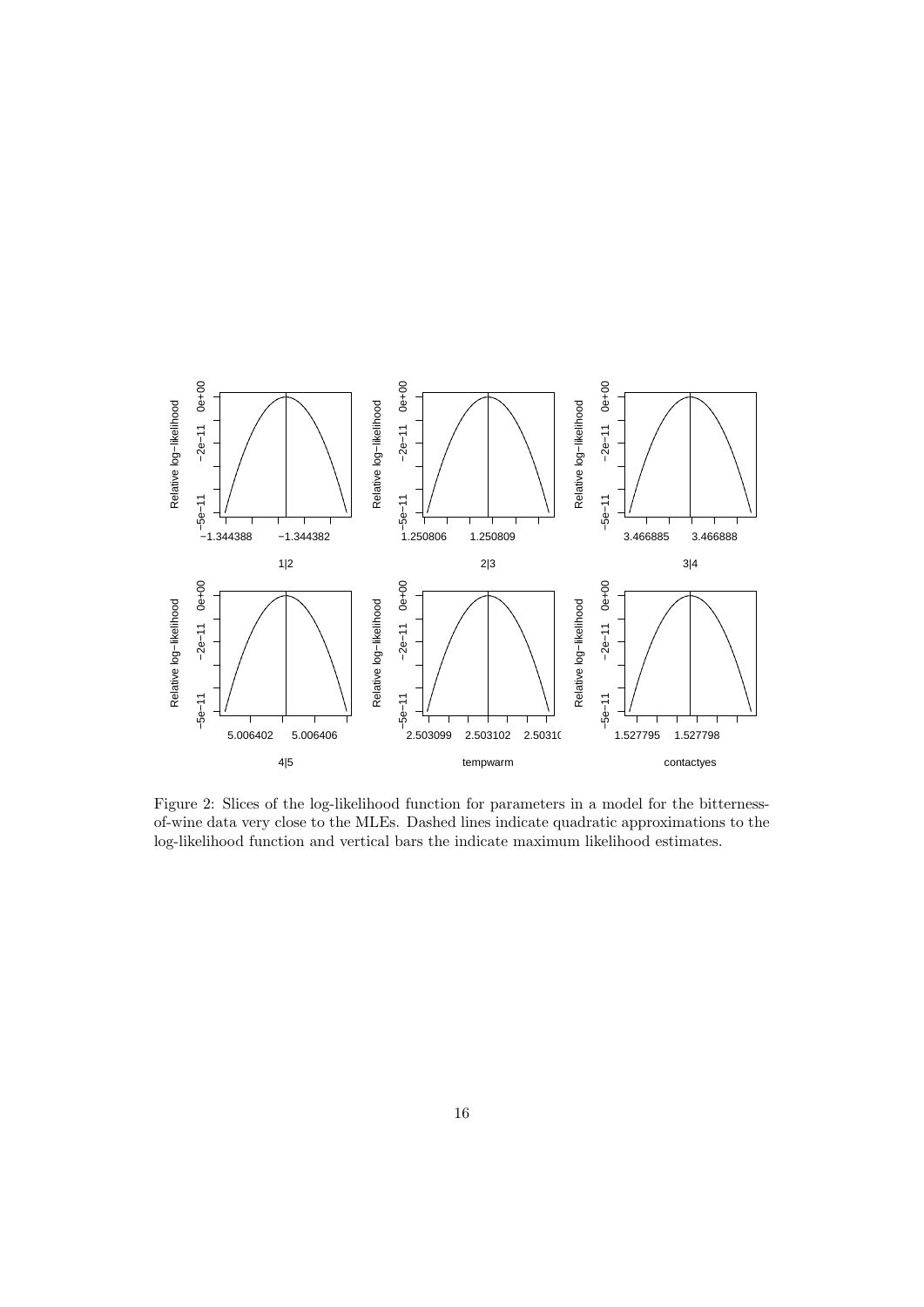

Figure 3: Relative profile likelihoods for the regression parameters in the Wine study. Horizontal lines indicate 95% and 99% confidence bounds.

#### > plot(pr1)

and provided in Figure 3. The alpha argument is the significance level controling how far from the maximum likelihood estimate the likelihood function should be profiled. Learn more about the arguments to profile with help(profile.clm). From the relative profile likelihood for tempwarm we see that parameter values between 1 and 4 are reasonably well supported by the data, and values outside this range has little likelihood. Values between 2 and 3 are very well supported by the data and all have high likelihood.